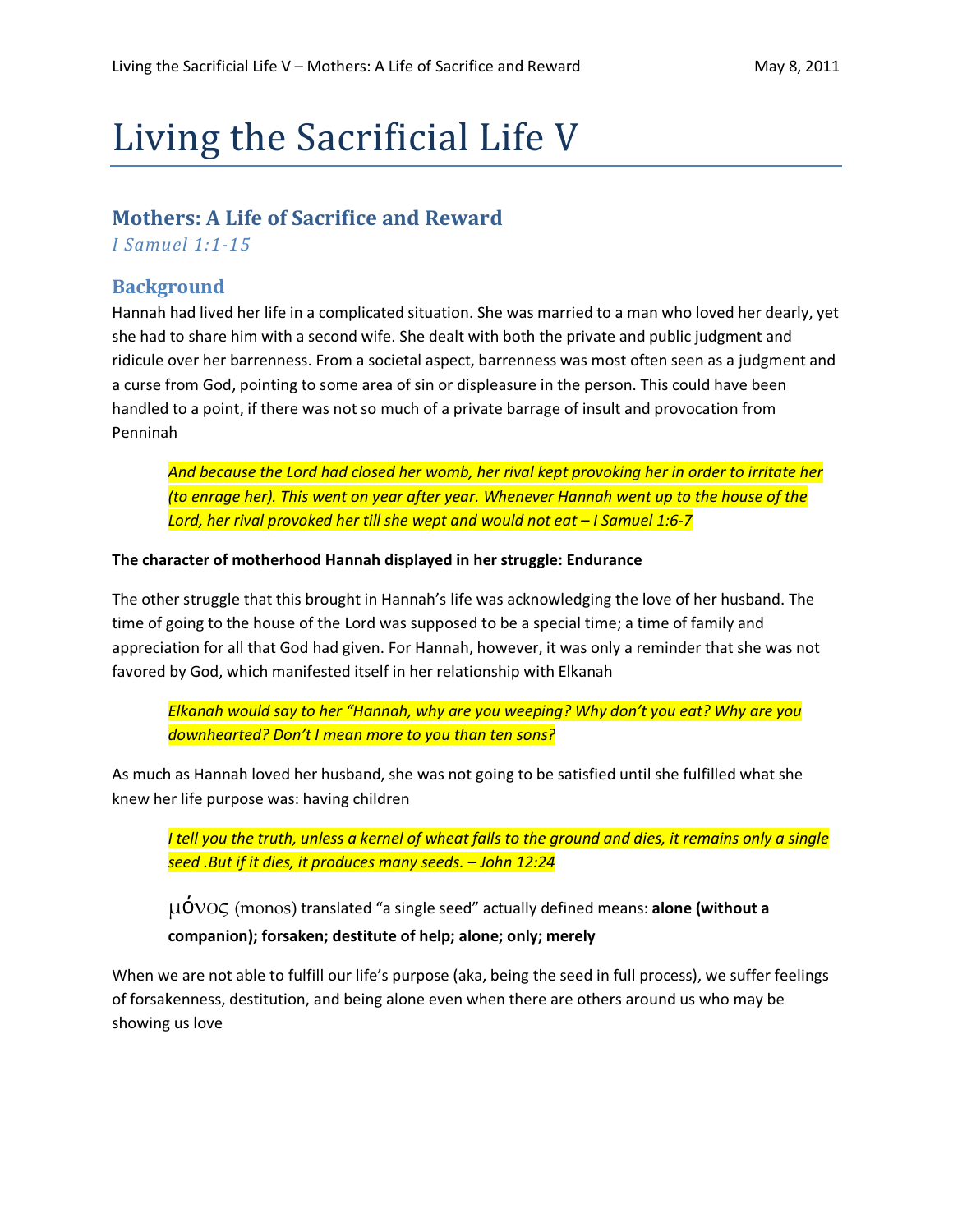# Hannah's Vow

Hannah made a vow that most of us would either not dare to do, or would have trouble keeping once it was made.

And she made a vow, saying "O Lord Almighty, if you will only look upon your servant's misery and remember me and not forget your servant, but give her a son, then I will give him to the Lord for all the days of his life, and no razor will ever be used on his head" – I Samuel 1:11

Usually the strength of our vows is determined upon the giving of the desire. When Herod was so struck with Herodias' daughter's dance, he promised her anything, up to half of his kingdom, but when she asked for the head of John the Baptist, he did everything he could to get out of it (Mark 6:16-26). Hannah, however, had no thought of turning back on her vow.

How could Hannah have prayed/vowed?

Revenge against her rival:

…Then Rachel said "God has vindicated me: He has listened to my plea and given me a son…" – Genesis 30:6

A son that she did not have to give away

Hannah's vow was not so she could be a selfish mother, but so she could fulfill her purpose and put into her son the best gift she could bestow.

## The character of motherhood Hannah displayed in her vow: Faithfulness

Not the kind of faithfulness that we think of in the western world that stops with the receiving of a gift, but the faithfulness that goes the extra mile, that looks beyond oneself.

# A Blessing Received, Before It Was Received

Do not take your servant for a wicked woman; I have been praying here out of my great anguish and grief. Eli answered, "Go in peace and may the God of Israel grant you what you have asked of Him". – I Samuel 1:16-17

In the midst of the crowd, Eli noticed Hannah as she prayed, and assumed from her actions that she was drunk. He was ready to dismiss her altogether, and basically did, but Hannah was not going to give in that easy. However, she doesn't lash out, but responds in a way that prompts a very different response from Eli

## The character of motherhood Hannah displayed in her response: Gentleness

Notice, that she never told Eli what her prayer was, why she was in such anguish. Eli knew nothing about her, whether she was single, married or widowed, rich or poor. Eli was not responding to her out of a deep sense of what God was doing in her life, but was giving her the "pat answer" that so many of us receive in our prayers. Even if Hannah had told Eli her heart's desire, he could not fully understand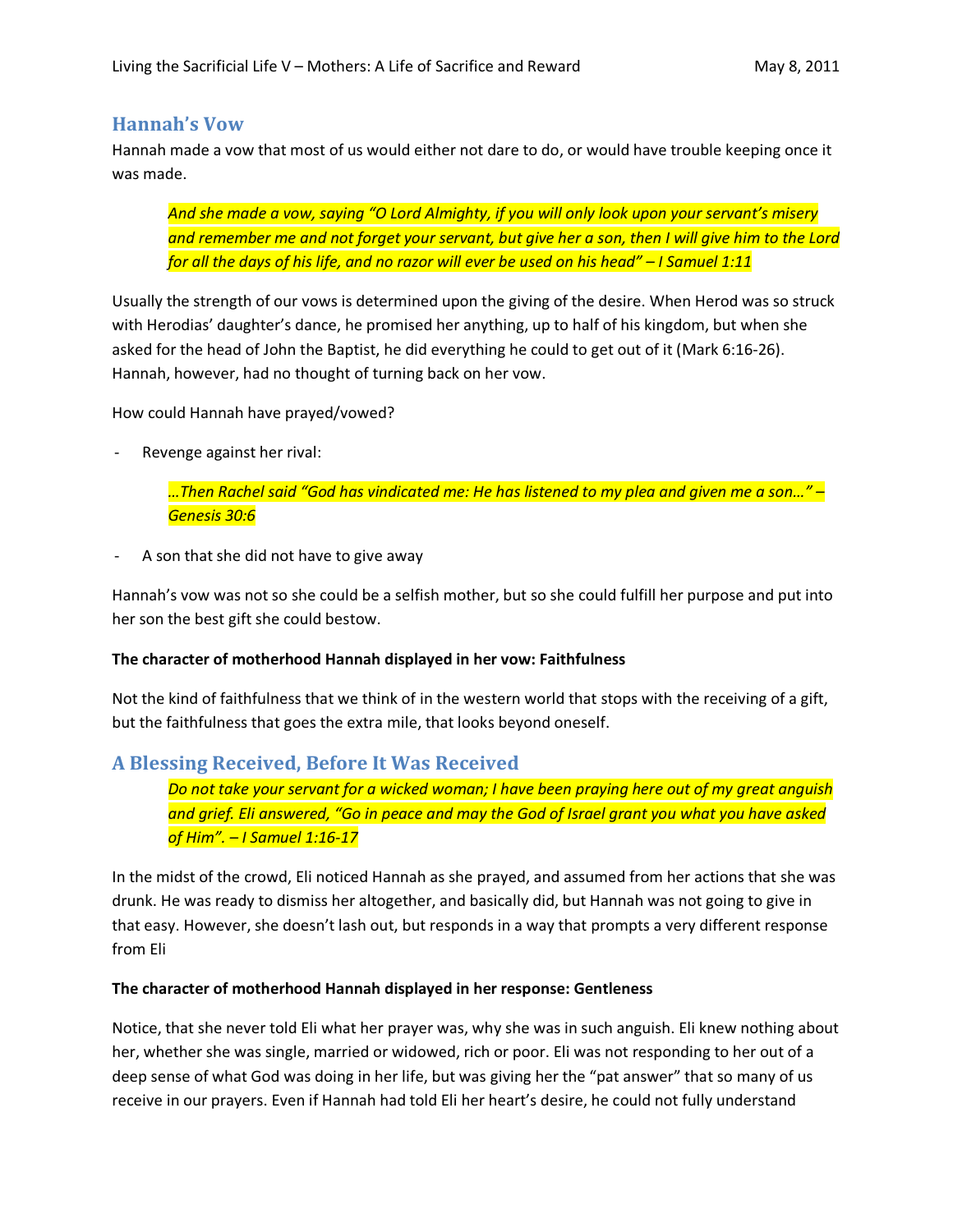because he would never be in that position to want to be a mother. Hannah, however, did not take this as just a brush off, but as an initiation for joy

She said "May your servant find favor in your eyes." Then she went away and ate something, and her face was no longer downcast. – I Samuel 1:18

#### The character of motherhood Hannah displayed in her receiving: Joy

Hannah had nothing but the dismissing words of the High Priest, but they sparked something in her that brought her closer to the fulfillment of her life's goal – to be a mother. God also was not going to allow the High Priest's words to be the final authority in the matter, but He would pay attention to her to fulfill her desire.

…Elkanah lay with Hannah his wife and the Lord remembered her" – I Samuel 1:19b

## A Life of Sacrifice

Hannah's story does not end with the birth of her son, for there is still the fulfillment of the vow. Notice, that Hannah is not facing this vow with dread, but with sheer determination. She is not thinking of what she will lose in her sacrifice, but what Samuel will gain.

When the man Elkanah went up with all his family to offer the annual sacrifice to the Lord and to fulfill his vow, Hannah did not go. She said to her husband, "After the boy is weaned, I will take him and present him before the Lord, and he will live there always" – I Samuel 1:21-22

Hannah looked forward to the day when she could fulfill her vow to the Lord. Remember, the definition for sacrifice is the surrender or destruction of something prized or desirable for the sake of something considered as having a higher or more pressing claim. For Hannah, what her child could be was more important than what her child was

#### The character of motherhood Hannah displayed in her keeping her vow: Love

## A Life of Reward

Hannah had no guarantee that her son would grow up to be a "Samuel". That was an extra added blessing, but not the reward she sought, nor the actual reward she received. The reward was being able to give Samuel the ability to be all that he could be in God

It gave me great joy to have some brothers come and tell about your faithfulness to the truth and how you continue to walk in the truth. I have no greater joy than to hear that my children are walking in the truth. - III John 3:1-3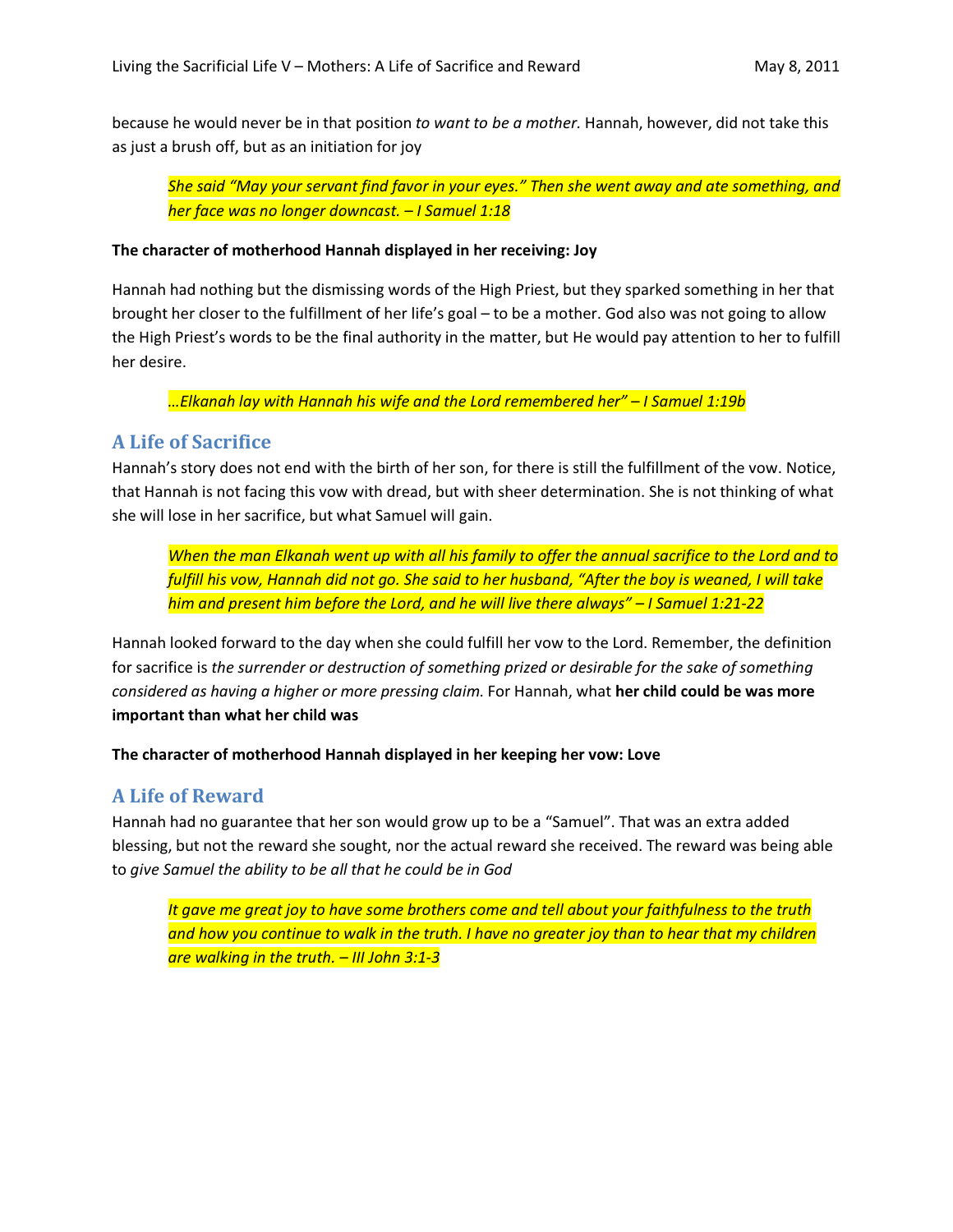Typically we think of reward as being the end of the process:



For Hannah, we can see that there were rewards through the entire process. The rewards were categorized as Fruit of the spirit

| Love                | Jov               | Peace               |
|---------------------|-------------------|---------------------|
| Patience            | <b>Kindness</b>   | Goodness            |
| <b>Faithfulness</b> | <b>Gentleness</b> | <b>Self Control</b> |

For Hannah and us, it is a constant cycle of giving/sacrifice and fruit being borne, producing more giving/sacrifice



Because she lived to give to another, she was constantly being the seed sown. It was not a formulaic or forced thing but a natural process for her. Fruit was borne, not manufactured, and fruit always carries the seed for more fruit inside it.